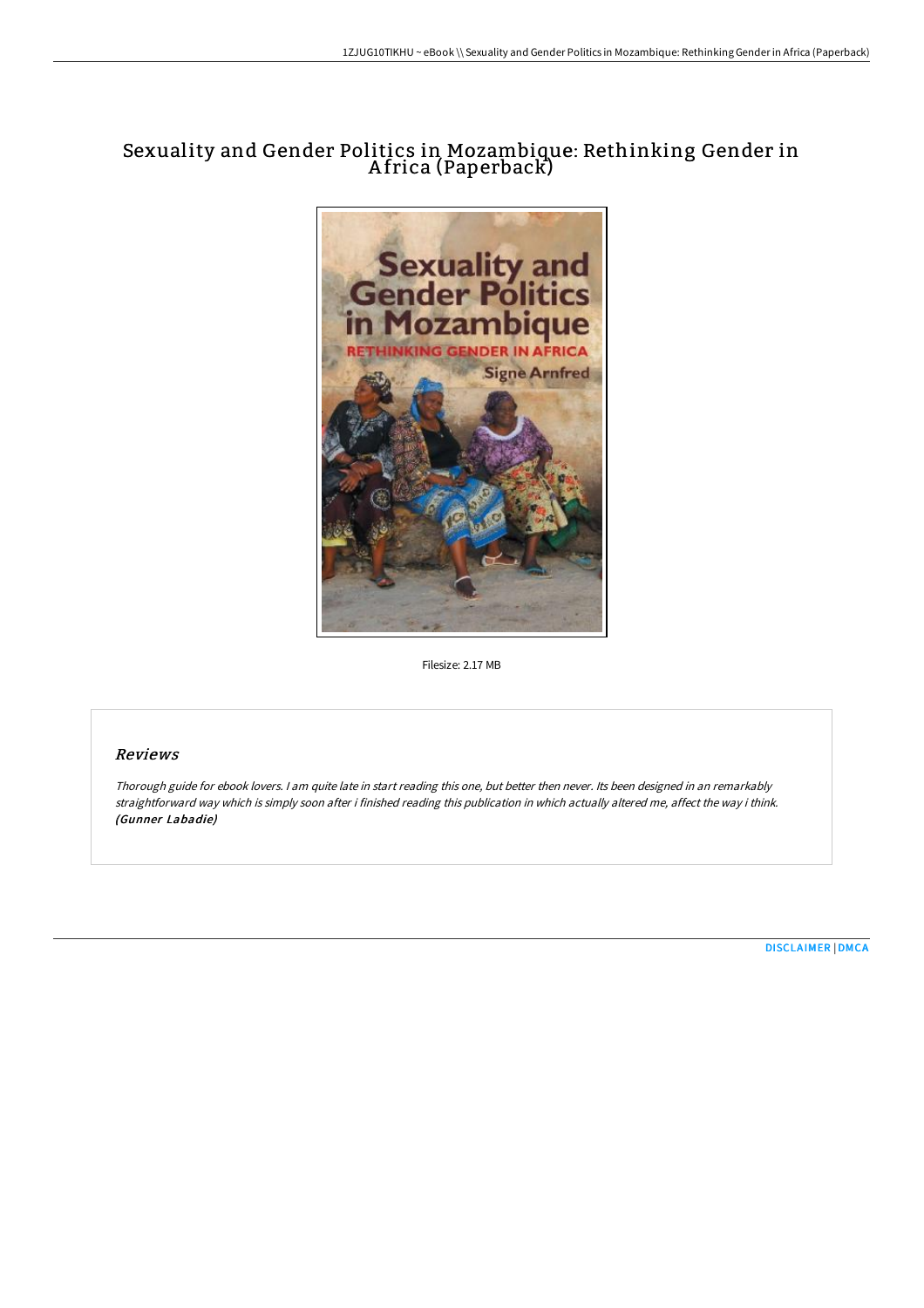## SEXUALITY AND GENDER POLITICS IN MOZAMBIQUE: RETHINKING GENDER IN AFRICA (PAPERBACK)



James Currey, United Kingdom, 2014. Paperback. Condition: New. Reprint. Language: English . Brand New Book. Winner of the 2012 gender research award KRAKA-prisen. This book is about gender politics in Mozambique over three decades from 1975 to 2005. The book is also about different ways of understanding gender and sexuality. Gender policies from Portuguese colonialism, through Frelimo socialism to later neo-liberal economic regimes share certain basic assumptions about men, women and gender relations. But to what extent do such assumptions fit the ways in which rural Mozambican men and women see themselves? A major line of argument in the book is that gender relations should be investigated, not assumed, and that policies not matching people s lives are not likely to succeed. The empirical data, on which the argument is based, are first a unique body of data material collected 1982-1984 by the national women s organization, the OMM [when the author was employed as a sociologist in the organization] and secondly data resulting from more recent fieldwork in northern Mozambique. Importantly inspired by African post-colonial feminist lines of thinking, the book engages in a project of re-mapping and re-interpreting culture and tradition . In this context, the book investigates in particular matriliny [c. 40 per cent of Mozambique s population live under conditions of matriliny] and female initiation. The findings open new avenues for gender politics, and for rethinking sexuality and gender - in Africa and beyond. Signe Arnfred is Associate Professor, Dept of Society Globalization, and Centre for Gender, Power Diversity, Roskilde University.

旨 Read Sexuality and Gender Politics in [Mozambique:](http://bookera.tech/sexuality-and-gender-politics-in-mozambique-reth.html) Rethinking Gender in Africa (Paperback) Online G Download PDF Sexuality and Gender Politics in [Mozambique:](http://bookera.tech/sexuality-and-gender-politics-in-mozambique-reth.html) Rethinking Gender in Africa (Paperback)